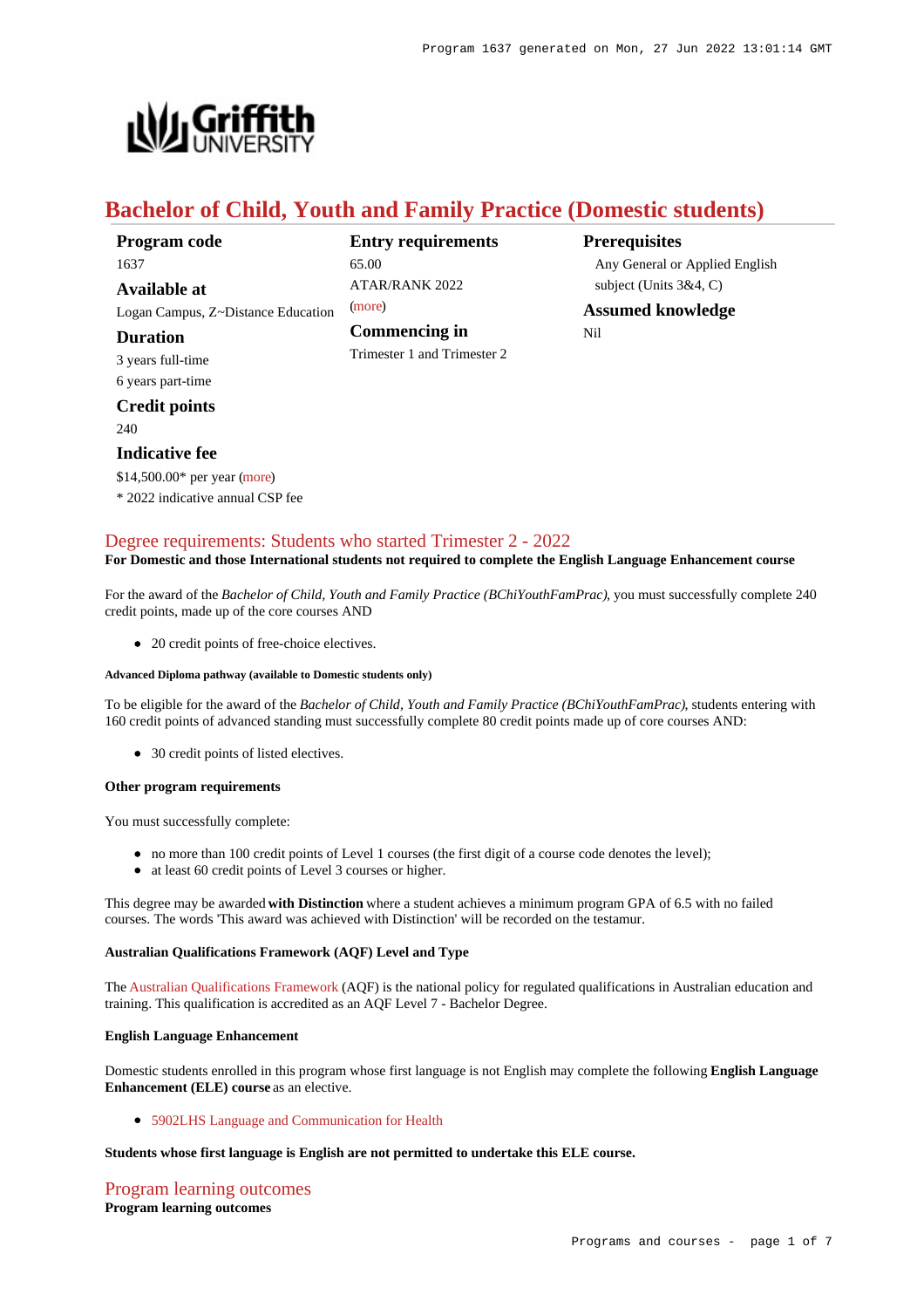[Program Learning Outcomes](https://www.griffith.edu.au/__data/assets/pdf_file/0017/134522/PLO-general-advice.pdf) communicate to the community the value of the Griffith educational experience as benchmarked against national qualification standards.

[Program Learning Outcomes for this award](https://www.griffith.edu.au/__data/assets/pdf_file/0039/997167/B-Child-Youth-and-Family-Practice-PLO-L7.pdf) describe the knowledge, skills and the application of knowledge and skills you will acquire through studying the Griffith program of your choice.

### [Course list: Students starting Trimester 2 - 2022](https://www148.griffith.edu.au/programs-courses/Program/1637/Courses/Domestic#course-list-content)

**Course offering information in program structures is a guide only. Please check the actual offering information in the Course Catalogue.**

**Students must check the prerequisite and incompatible requirements before selecting any course within this program.**

Courses in this program may be available at multiple campuses and during different trimesters. Click on the **course code** to find out more information on where and when the course is offered.

#### **Program options**

| <b>Trimester</b> | Course code Requirement Course title |                                                                     |     |
|------------------|--------------------------------------|---------------------------------------------------------------------|-----|
| Tri 2            |                                      | Standard program                                                    | 240 |
|                  |                                      | OR                                                                  |     |
| Tri 2            |                                      | Advanced Diploma pathway (Domestic students only) (see<br>Note $1)$ | 80  |

Note 1: For students with 160 credit points of Advanced standing.

#### **Standard program**

#### **English Language Enhancement course**

Students required to undertake the English Language Enhancement course must complete 5902LHS in their first trimester of study. The English Language Enhancement course is to be taken in place of a Free-choice elective in your program.

| <b>Trimester</b> |         | Course code Requirement    | Course title                          |  |
|------------------|---------|----------------------------|---------------------------------------|--|
| Tri∶             | 5902LHS | <b>English Enhancement</b> | Language and Communication for Health |  |

### **Year 1**

You must complete the following courses:

| <b>Trimester</b> | Course code    | Requirement     | Course title                             | CР |
|------------------|----------------|-----------------|------------------------------------------|----|
| Tri 2            | 1007HSV        | Core to Program | <b>Human Services Processes</b>          | 10 |
| Tri <sub>2</sub> | <b>1010HSV</b> | Core to Program | Lifespan Development                     | 10 |
| Tri 2            | 1014HSV        | Core to Program | Introduction to Social Theory            | 10 |
| Tri 2            | 1028HSV        | Core to Program | <b>Equity and Diversity</b>              | 10 |
| Tri 3            | 1008HSV        | Core to Program | Interpersonal Skills (see Note 1)        | 10 |
| Tri 1            | 1006HSV        | Core to Program | <b>Human Services Structures</b>         | 10 |
| Tri 1            | 1015HSV        | Core to Program | Human Behaviour                          | 10 |
| Tri 1            | 2024HSV        | Core to Program | Engagement with Children<br>(see Note 2) | 10 |

Note 1: Students enrolled in the Distance Education offering of this program are required to attend a one-week (Monday-Friday) compulsory intensive at the Gold Coast campus as part of this course.

Note 2: 30 day field placement is embedded in this course.

#### **Year 2**

You must complete the following courses: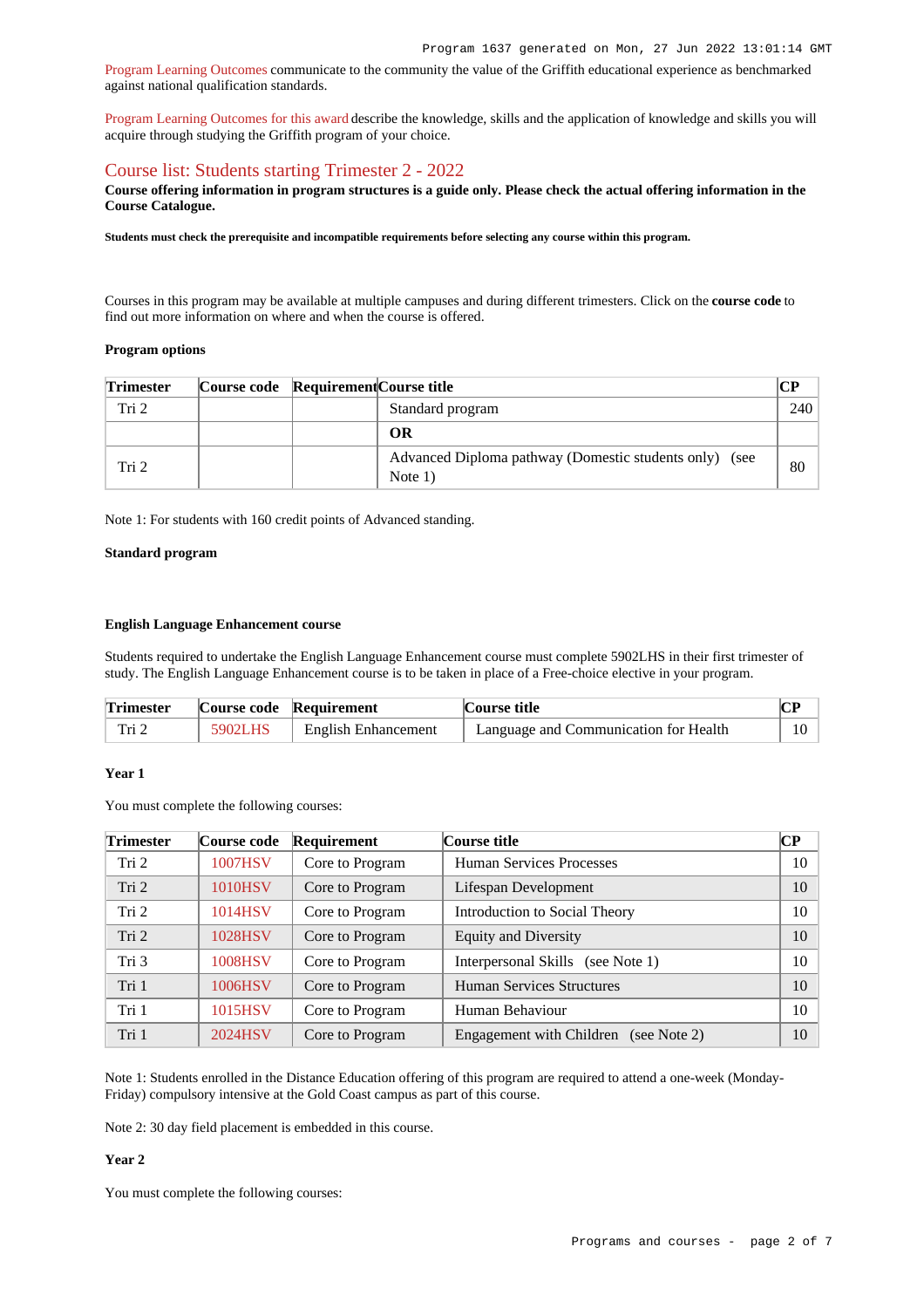| Program 1637 generated on Mon, 27 Jun 2022 13:01:14 GMT |  |  |  |  |
|---------------------------------------------------------|--|--|--|--|
|                                                         |  |  |  |  |

| <b>Trimester</b> | Course code    | Requirement     | Course title                         | CР |
|------------------|----------------|-----------------|--------------------------------------|----|
| Tri <sub>2</sub> | 2002HSV        | Core to Program | Human Services Research              | 10 |
| Tri 2            |                |                 | Free-choice elective                 | 10 |
| Tri <sub>2</sub> | <b>2010HSV</b> | Core to Program | <b>Community Practice Approaches</b> | 10 |
| Tri 2            | 2026HSV        | Core to Program | Childhood: Early Years               | 10 |
| Tri 1,3          | 2027HSV        | Core to Program | Group Facilitation (see Note 1)      | 10 |
| Tri 1,3          | 2032HSV        | Core to Program | First Peoples and Social Justice     | 10 |
| Tri 1            | 3013HSV        | Core to Program | Children and Youth                   | 10 |
| Tri 1            | 3003HSV        | Core to Program | Influencing Policy and Legislation   | 10 |

Note 1: Students enrolled in the Distance Education offering of this program are required to attend a one-week (Monday-Friday) compulsory intensive at the Gold Coast campus as part of this course.

#### **Year 3**

You must complete the following courses:

| <b>Trimester</b> | Course code | Requirement     | Course title                                      | $\overline{\mathbf{C}}$ |
|------------------|-------------|-----------------|---------------------------------------------------|-------------------------|
| Tri 2            | 2031HSV     | Core to Program | Working in Organisations                          | 10                      |
| Tri 2            | 3007HSV     | Core to Program | <b>Ethics and Professional Practice</b>           | 10                      |
| Tri <sub>2</sub> |             |                 | Free-choice elective                              | 10                      |
| Tri 3            | 3023HSV     | Core to Program | Working with Family Violence                      | 10                      |
| Tri $1,2$        | 3011HSV     | Core to Program | Field Placement (see Note 1)                      | 30                      |
| Tri 1            | 3020HSV     | Core to Program | Counselling Individuals and Families (see Note 2) | 10                      |

Note 1: Students must undertake [3011HSV Field Placement](https://www148.griffith.edu.au/Course/3011HSV) in their final trimester of study. Preparation for placement requirements must be completed in the trimester immediately prior to [3011HSV Field Placement](https://www148.griffith.edu.au/Course/3011HSV). Students will be advised in writing of these requirements. Students will need to be available for professional placements and workshops for five full days every week when undertaking the field placement.

Note 2: Students enrolled in the Distance Education offering of this program are required to attend a one-week (Monday-Friday) compulsory intensive at the Gold Coast campus as part of this course.

## Pathways (1 available) Advanced Diploma (Domestic students only) **Year 1**

You must complete the following courses:

| <b>Trimester</b> |         | Course code Requirement  | Course title                           | <b>CP</b> |
|------------------|---------|--------------------------|----------------------------------------|-----------|
| Tri 2            |         | <b>Advanced Standing</b> | <b>Advanced Standing</b>               | 160       |
| Tri 2            | 2026HSV | Core to Program          | Childhood: Early Years                 | 10        |
| Tri 2            |         |                          | Listed elective (see Note 1)           | 10        |
| Tri 3            | 7322AHS | Core to Program          | Communication and Interpersonal Skills | 10        |
| Tri 1            |         |                          | Listed elective (see Note 1)           | 10        |

Note 1: Students who are considering a teaching qualification will need to complete electives in the Key Learning Areas and should seek advice.

#### **Year 2**

You must complete the following courses: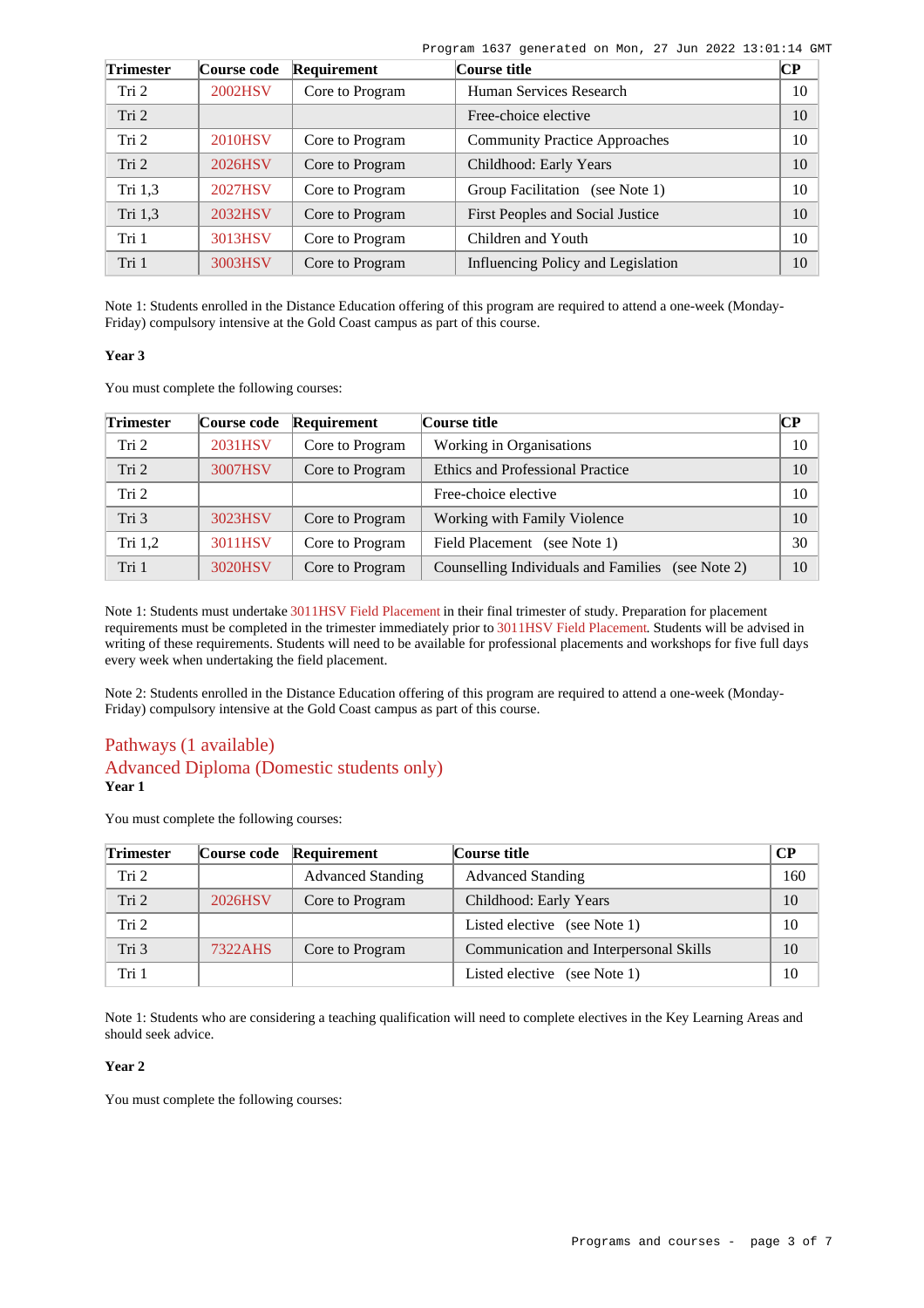Program 1637 generated on Mon, 27 Jun 2022 13:01:14 GMT

| <b>Trimester</b> |         | Course code Requirement | Course title                          | <b>CP</b> |
|------------------|---------|-------------------------|---------------------------------------|-----------|
| Tri 2            | 2002HSV | Core to Program         | Human Services Research               | 10        |
| Tri <sub>2</sub> |         |                         | Listed elective (see Note 1)          | 10        |
| Tri 1            | 2024HSV | Core to Program         | Engagement with Children (see Note 2) | 10        |
| Tri 1,3          | 2032HSV | Core to Program         | First Peoples and Social Justice      | 10        |

Note 1: Students who are considering a teaching qualification will need to complete electives in the Key Learning Areas and should seek advice

Note 2: Field placement is embedded in this course.

Electives (2 available) Free-choice electives

You may select free-choice electives from the list below or any [Undergraduate free-choice elective/s](https://www148.griffith.edu.au/programs-courses/Search/Results?SearchRequestType=CourseCatalogue&AcademicCareerName=UGRD&IsFreeChoiceElective=True) course offered across the University provided pre-requisites are met. If you require guidance please liaise with your Program Director.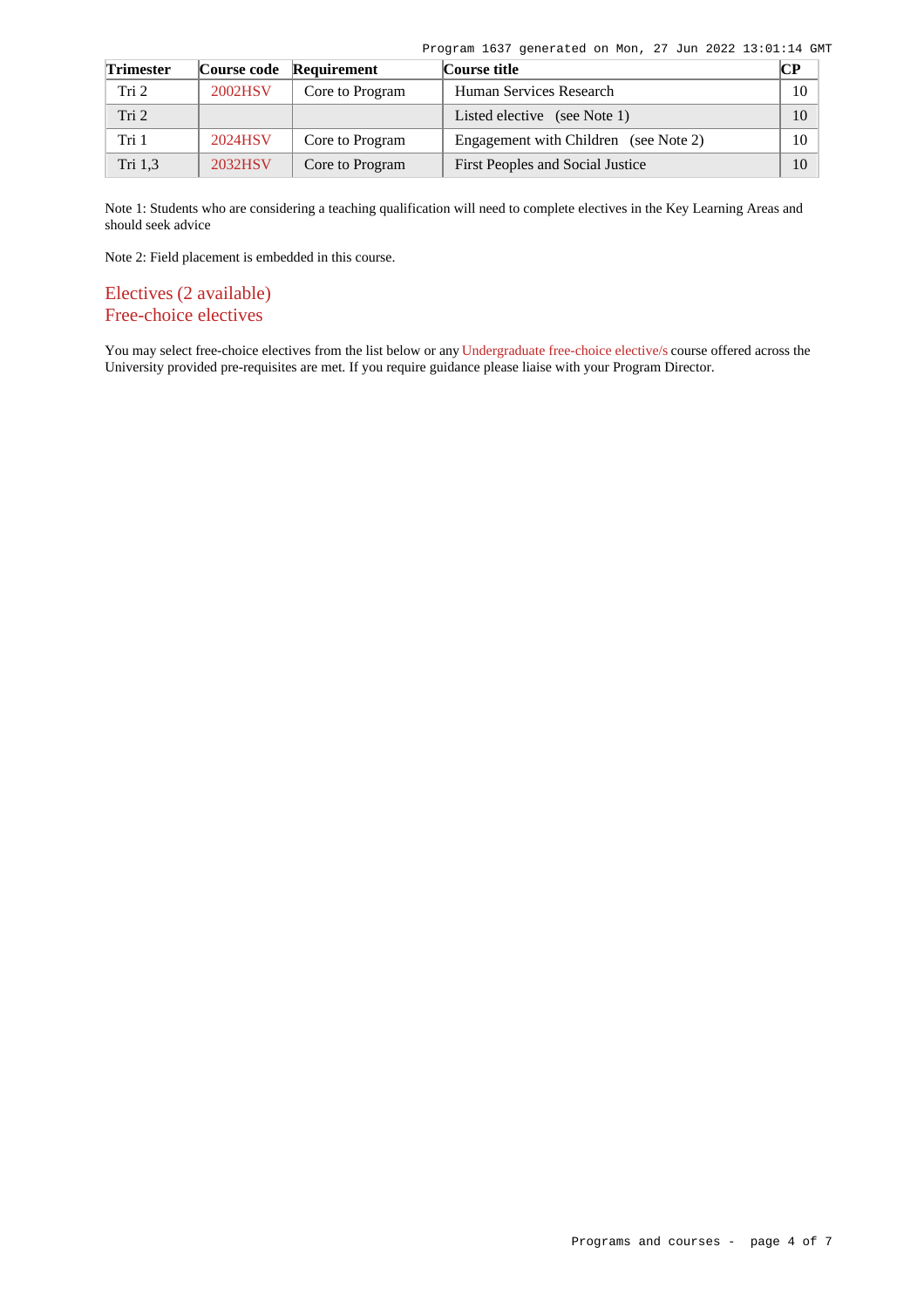| <b>Trimester</b> |                | Course code Requirement | Course title                                                                          | CР |
|------------------|----------------|-------------------------|---------------------------------------------------------------------------------------|----|
| Tri 1,2          | 1001EHR        | Free-choice<br>Elective | Work and Employability (not offered from 2021)                                        | 10 |
|                  |                |                         | courseLineOperator                                                                    |    |
| Tri 1,3          | 1007GBS        | Free-choice<br>Elective | The Future of Work                                                                    | 10 |
| Tri 1,3          | 2007CCJ        | Free-choice<br>Elective | Sociology of Crime (offered Tri 3 online)                                             | 10 |
| Tri 1,2 or 3     | 3002LFC        | Free-choice<br>Elective | Community Internship and Partnerships for SDGs                                        | 10 |
| Tri 1            | 1043SCG        | Free-choice<br>Elective | Introduction to Environmental Sustainability                                          | 10 |
| Tri 1            | <b>1977MED</b> | Free-choice<br>Elective | Introduction to Health Promotion                                                      | 10 |
| Tri 1            | 1982MED        | Free-choice<br>Elective | Sustainability and Health                                                             | 10 |
| Tri 1            | 2003CCJ        | Free-choice<br>Elective | <b>Introduction to Corrections</b>                                                    | 10 |
| Tri 1,3          | 2012HSV        | Free-choice<br>Elective | Case Management for Human Service and Health<br>Professionals                         | 10 |
| Tri 1            | 2013HSV        | Free-choice<br>Elective | Social Construction of Welfare                                                        | 10 |
| Tri 1            | 2139LHS        | Free-choice<br>Elective | Power and Politics (not offered from 2019)                                            | 10 |
|                  |                |                         | courseLineOperator                                                                    |    |
| Tri 1,3          | 3056LHS        | Free-choice<br>Elective | Popular Music, Culture and Identity (offered Online)                                  | 10 |
| Tri 1            | 2210AHS        | Free-choice<br>Elective | Nutrition                                                                             | 10 |
| Tri 1            | 3015CCJ        | Free-choice<br>Elective | Youth Justice                                                                         | 10 |
| Tri 1            | 3037HSV        | Free-choice<br>Elective | Evaluation, Effectiveness, Outcomes                                                   | 10 |
| Tri 1            | 3121MED        | Free-choice<br>Elective | First Peoples Health and Practice                                                     | 10 |
| Tri 2            | <b>2026LHS</b> | Free-choice<br>Elective | Sociology of Youth                                                                    | 10 |
| Tri 2            | <b>2223MED</b> | Free-choice<br>Elective | <b>Physical Activity Promotion</b>                                                    | 10 |
| Tri 3            | 3100AFE        | Free-choice<br>Elective | Engaging with Aboriginal and/or Torres Strait Islander<br><b>Business Communities</b> | 10 |
| Tri 3            | 2947HSV        | Free-choice<br>Elective | Working in International Communities (see Note 1)<br>(not offered in 2022)            | 10 |
| Tri 3            | 3024HSV        | Free-choice<br>Elective | Contemporary Issues in Ageing                                                         | 10 |
| Tri 3            | 3036IBA        | Free-choice<br>Elective | The Business of You (not offered from 2022)                                           | 10 |
| Tri 3            | 3037IBA        | Free-choice<br>Elective | The Business of Business (not offered in 2022)                                        | 10 |
| Tri 3            | 2105LHS        | Free-choice<br>Elective | Writing the Character Journey from Comics to Film                                     | 10 |

Note 1: 2947HSV involves travel to an international destination and will be offered subject to sufficient enrolment numbers.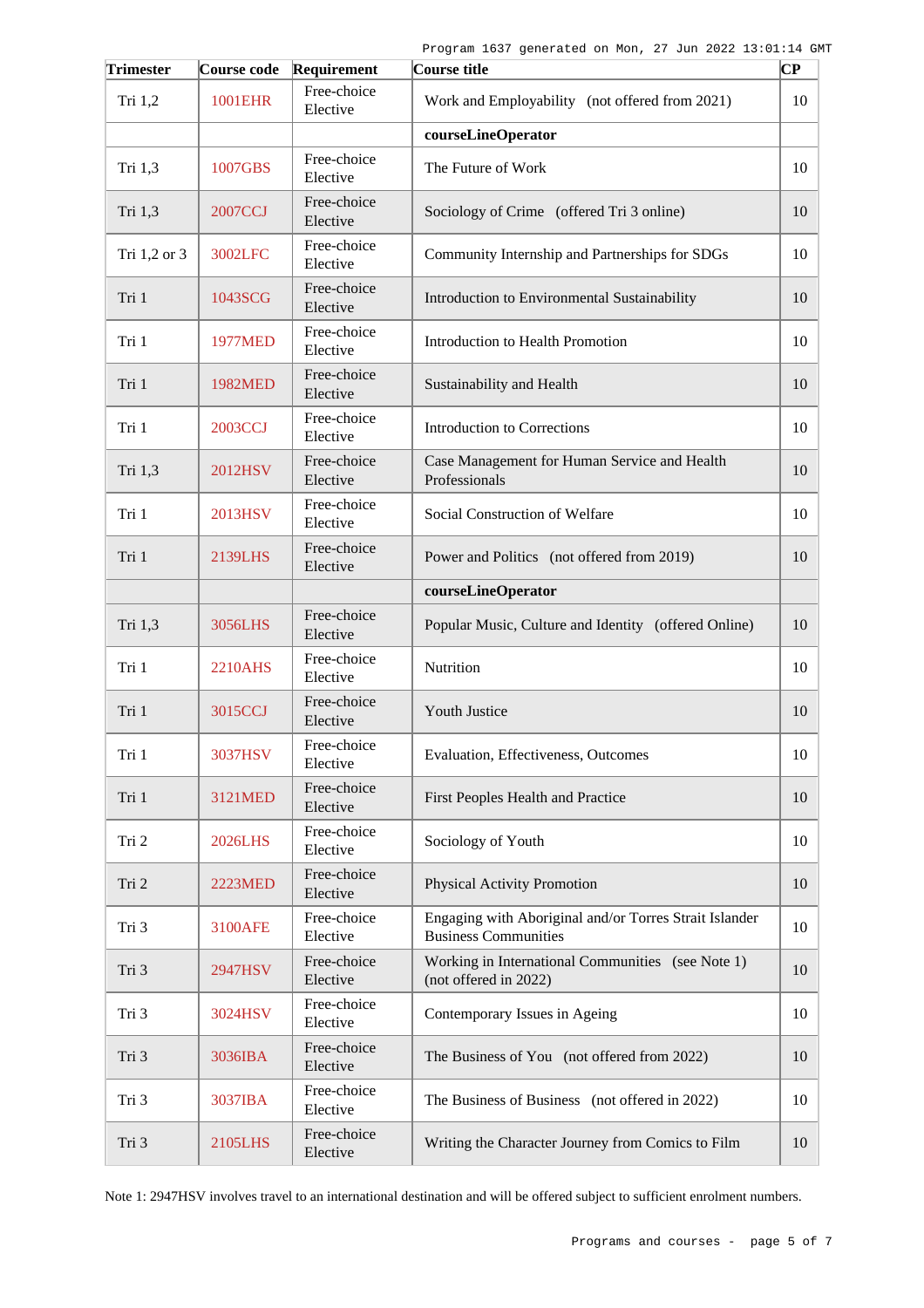# Listed Advanced Diploma electives

| <b>Trimester</b> | Course code    | Requirement        | Course title                                                           | СP |
|------------------|----------------|--------------------|------------------------------------------------------------------------|----|
| Tri 1            | 2003CCJ        | Listed<br>Elective | Introduction to Corrections                                            | 10 |
| Tri 1            | 2004AHS        | Listed<br>Elective | Exercise, Health and Disease                                           | 10 |
| Tri 1,3          | 2012HSV        | Listed<br>Elective | Case Management for Human Service and Health<br>Professionals          | 10 |
| Tri 1            | 2013HSV        | Listed<br>Elective | Social Construction of Welfare                                         | 10 |
| Tri 1            | <b>2036LHS</b> | Listed<br>Elective | <b>Writing Short Fiction</b>                                           | 10 |
| Tri 1            | 2139LHS        | Listed<br>Elective | Power and Politics (not offered from 2019)                             | 10 |
|                  |                |                    | courseLineOperator                                                     |    |
| Tri 1,3          | 3056LHS        | Listed<br>Elective | Popular Music, Culture and Identity (offered Online)                   | 10 |
| Tri 1            | 2154LHS        | Listed<br>Elective | <b>Writing Poetry</b>                                                  | 10 |
| Tri 1            | 2210AHS        | Listed<br>Elective | Nutrition                                                              | 10 |
| Tri 1            | <b>2221ENV</b> | Listed<br>Elective | Environmental Politics and Policy (not offered in 2020)                | 10 |
|                  |                |                    | courseLineOperator                                                     |    |
| Tri 1,3          | 2004GIR        | Listed<br>Elective | The Government Business Nexus: Intervening, Lobbying<br>and Responding | 10 |
| Tri 1,3          | 3015CCJ        | Listed<br>Elective | Youth Justice                                                          | 10 |
| Tri 1            | 3037HSV        | Listed<br>Elective | Evaluation, Effectiveness, Outcomes                                    | 10 |
| Tri 1            | 3052LHS        | Listed<br>Elective | Writing History (not offered from 2021)                                | 10 |
| Tri 1,2          | 3121MED        | Listed<br>Elective | First Peoples Health and Practice                                      | 10 |
| Tri 1            | 3723LHS        | Listed<br>Elective | Popular Genres                                                         | 10 |
| Tri 1,3          | 2007CCJ        | Listed<br>Elective | Sociology of Crime                                                     | 10 |
| Tri 1            | 3013HSV        | Listed<br>Elective | Children and Youth                                                     | 10 |
| Tri 1,2,3        | 3002LFC        | Listed<br>Elective | Community Internship and Partnerships for SDGs                         | 10 |
| Tri 2            | 2010HSV        | Listed<br>Elective | <b>Community Practice Approaches</b>                                   | 10 |
| Tri 2            | <b>2026LHS</b> | Listed<br>Elective | Sociology of Youth                                                     | 10 |
| Tri 2            | 2106LHS        | Listed<br>Elective | <b>Writing Across Cultures</b>                                         | 10 |
| Tri 2            | <b>2223MED</b> | Listed<br>Elective | Physical Activity Promotion                                            | 10 |
| Tri 2            | 3007HSV        | Listed<br>Elective | Ethics and Professional Practice                                       | 10 |